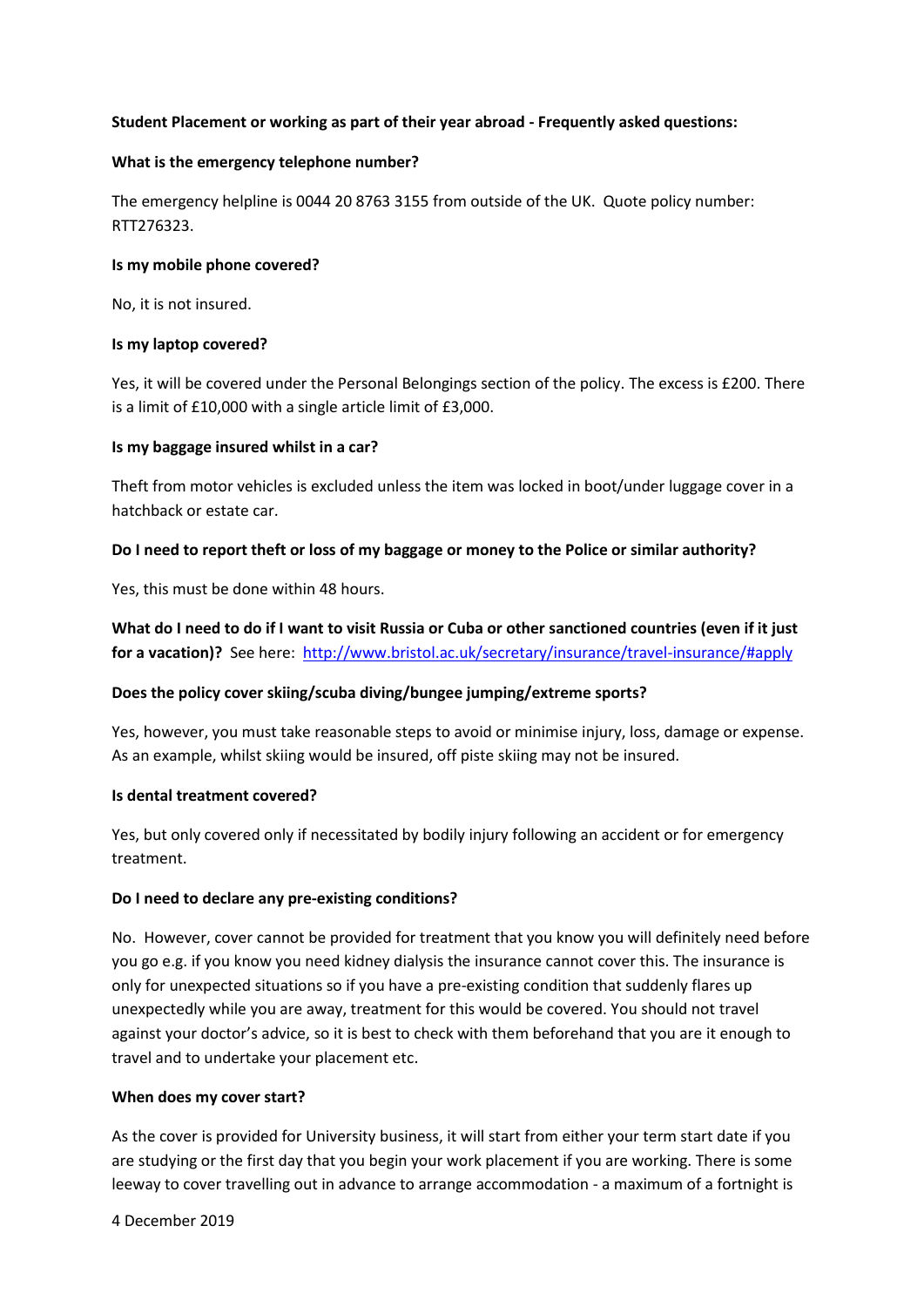reasonable. If you are going on a family holiday or backpacking before the start of your year abroad placement, this cannot be covered by the University insurance and personal travel insurance will need to be arranged.

## **When does my cover finish?**

Cover will end when you return to the UK after your placement has finished or one year after the cover started, whichever is earlier.

If your placement etc is for more than one year, please contact the Insurance Office, as we will need to extend the policy and an additional charge will apply.

# **Does the policy cover me if I return to the UK during my year abroad e.g. for Christmas?**

Yes, it will cover you once you leave the UK to resume your year abroad.

# **Is personal travel covered?**

Limited cover is available – see here: [http://www.bristol.ac.uk/secretary/insurance/travel](http://www.bristol.ac.uk/secretary/insurance/travel-insurance/#apply)[insurance/#apply](http://www.bristol.ac.uk/secretary/insurance/travel-insurance/#apply)

# **What happens if the airline I have booked flights with goes bust?**

This is not covered by the University's Insurance. You may be able to recover costs from your travel agent, or through your credit card suppliers.

# **Am I insured if I am held legally responsible for injuries to other people or damage to somebody else's property whilst I am overseas?**

The travel insurance provides some legal liability insurance but importantly, it does not cover legal liabilities arising from work or in connection with your accommodation.

The University has arranged an extension to its Public Liability insurance policy to cover you for legal liability for injury or damage to property at work, but this does not cover injury to you, or damage to your accommodation. If you need confirmation of this for your work placement provider overseas, please contact the Insurance Office.

If you are renting accommodation you should take out local insurance in the country where you are staying.

Please ensure that you report any thefts to the police in the country that you are visiting and keep a record of the crime reference number issued. Depending on the country you are in, it may be more appropriate to go to the British Consulate who can assist you with the police.

# **I need a visa letter/confirmation of cover for the University I am visiting?**

Yes, you can. Please emai[l insurance-enquiries@bris.ac.uk](mailto:insurance-enquiries@bris.ac.uk) giving details of where you will be visiting and when. A letter and summary of cover will be emailed to you.

# **Can I download information on the policy to my phone?**